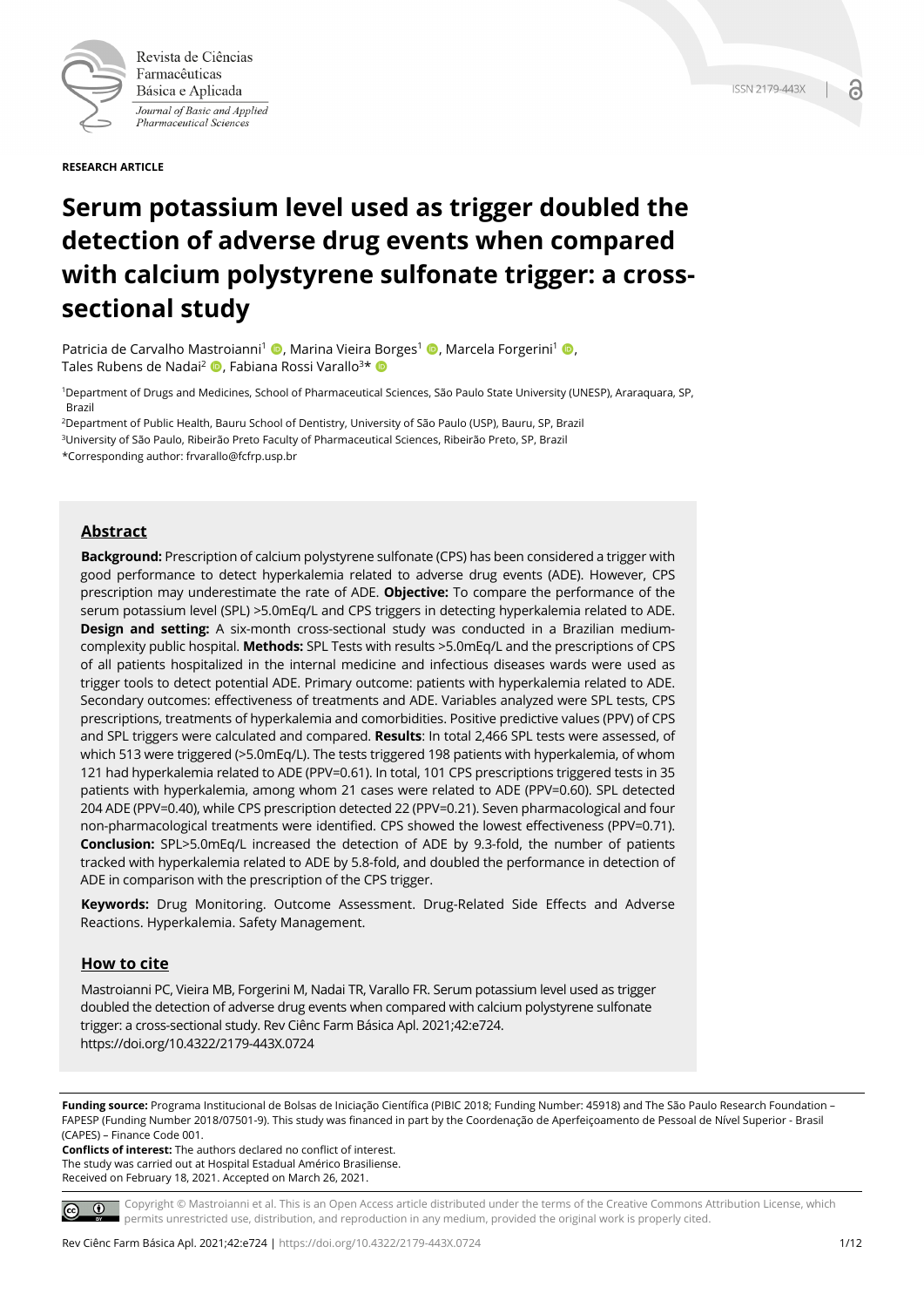## **INTRODUCTION**

Pharmacovigilance is defined as the science of and activities related to the detection, assessment, understanding and prevention of adverse effects or any other possible drugrelated problems<sup>1</sup>. The primary aim of assessment of safety and effectiveness of drugs is to avoid or prevent adverse drug events (ADE) when the drugs are available on the pharmaceutical market. ADE is an injury resulting from medical intervention related to a drug<sup>2</sup>.

In 2003, the Institute for Healthcare Improvement (IHI) suggested 24 trigger tools for detecting ADE3 . A trigger tool is defined as an occurrence (flag or prompt) easily recognized in the medical record to alert the reviewer about a potential ADE, which may not have been identified<sup>4</sup>.

This technique has been shown to be more practical and less laborious for detecting ADE<sup>3,5</sup> when compared with retrospective analysis of medical records, which is more expensive and requires more time<sup>6</sup>. Furthermore, active surveillance with the aid of trigger tools is more effective in hospitals since the method can identify ten times more ADE when compared with spontaneous ADE reporting<sup>7</sup>.

Among the medications, laboratory parameters, information about the care and clinical outcome considered trigger tools by IHI<sup>3</sup>, sodium polystyrene sulfonate (SPS) is applied to detect potential drug-induced hyperkalemia and kidney impairment<sup>3</sup>. The presence of two out of three triggers screened by means of using SPS is considered representative of the existence of definite or probable ADE, which makes SPS a trigger tool with good performance<sup>8</sup>. However, there are several safety concerns about SPS use in clinical practice, such as: occurrence of serious gastrointestinal disorders<sup>9</sup>, poor tolerability and uncertainty regarding its efficacy<sup>10</sup>. For this reason, the use of SPS is increasingly being replaced by the use of new potassium binders (patiromer and zirconium), which potentially have a better safety profile than SPS<sup>10</sup>.

In this context, it is important to highlight that in Brazilian hospitals the calcium polystyrene sulfonate (CPS) is selected and acquired instead of SPS, because CPS is the only potassium binder approved by Brazilian Health Regulatory Agency (ANVISA).

Normalization of serum potassium level (SPL) can be accomplished by nonpharmacological approaches (reducing potassium intake from external sources, or discontinuing with or reducing doses of hyperkalemia-inducing medicines); shifting potassium from the blood into the cells (temporizing agents such as salbutamol, insulin/dextrose or sodium bicarbonate); and increasing potassium removal from the body [e.g. use of potassium binding agents (CPS, SPS, patiromer, zirconium cyclosilicate), furosemide, dialysis] or a combination of these methods $11$ .

A systematic review identified 23 different pharmacotherapies, other than SPS or CPS, available for the management of hyperkalemia<sup>12</sup>. At present, there is no guideline available for managing hyperkalemia, and the pharmacotherapy used is based on clinical experience and off-label use. The physician's choice of the drug will depend on clinical evaluation of the patient and safety profile of the therapies available in the healthcare services<sup>13</sup>.

Hyperkalemia related to ADE is known to be the most important cause of increased potassium levels found in patients, in daily clinical practice<sup>14</sup> and the detection of ADE with the aid of SPS or CPS trigger tools could lead to underestimating the rate of cases<sup>13</sup>. In this setting, to improve the prevention, detection and resolution of hyperkalemia related to ADE<sup>13</sup>, this study aimed to assess the performance of SPL > 5.0 mEq/L in detecting ADE in comparison with the standard trigger tool CPS.

#### **METHODS**

#### **Study design and setting**

This six-month (June to November, 2018) cross-sectional study was conducted in a Brazilian medium-complexity public hospital with 30 clinical and surgical specialties and 104 beds.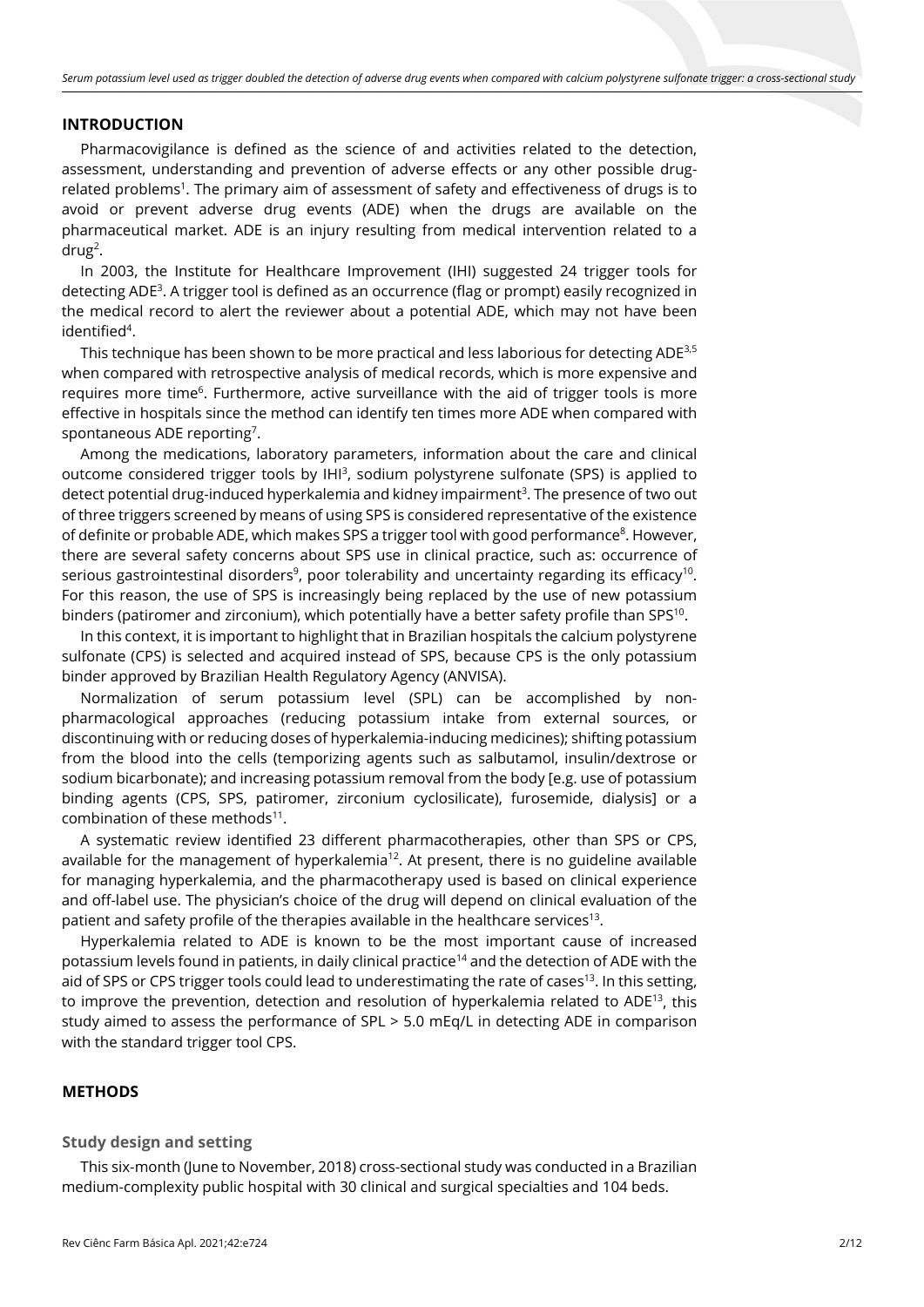The variables of interest were recorded on a daily basis for six months. The hospital had an electronic recording system, including records of prescriptions, clinical conditions and laboratory tests.

## **Participants, study size and data collection**

All patients aged > 18 years old admitted to internal medicine and infectious diseases wards, with SPL > 5.0 mEq/L (hyperkalemia)<sup>15</sup> were enrolled, as well as those who received prescriptions of CPS.

The tests of SPL > 5.0 mEq/L may trigger the same patient several times, which may indicate readmission to the hospital, recurrence of a disturbance or monitoring of the resolution of electrolytic disturbance during the same length of stay in hospital. Thus, an average of 2.7 tests of SPL/day were analyzed.

After recruitment of participants, the patients triggered with hyperkalemia were assessed in order to detect if the electrolytic disturbance was related to ADE, or not.

Therefore, medical history, SPL tests, CPS prescription and other pharmacological and nonpharmacological treatments of hyperkalemia were reviewed daily, according to assistance protocol (Figure 1).



**Figure 1.** Flowchart of assistance protocol.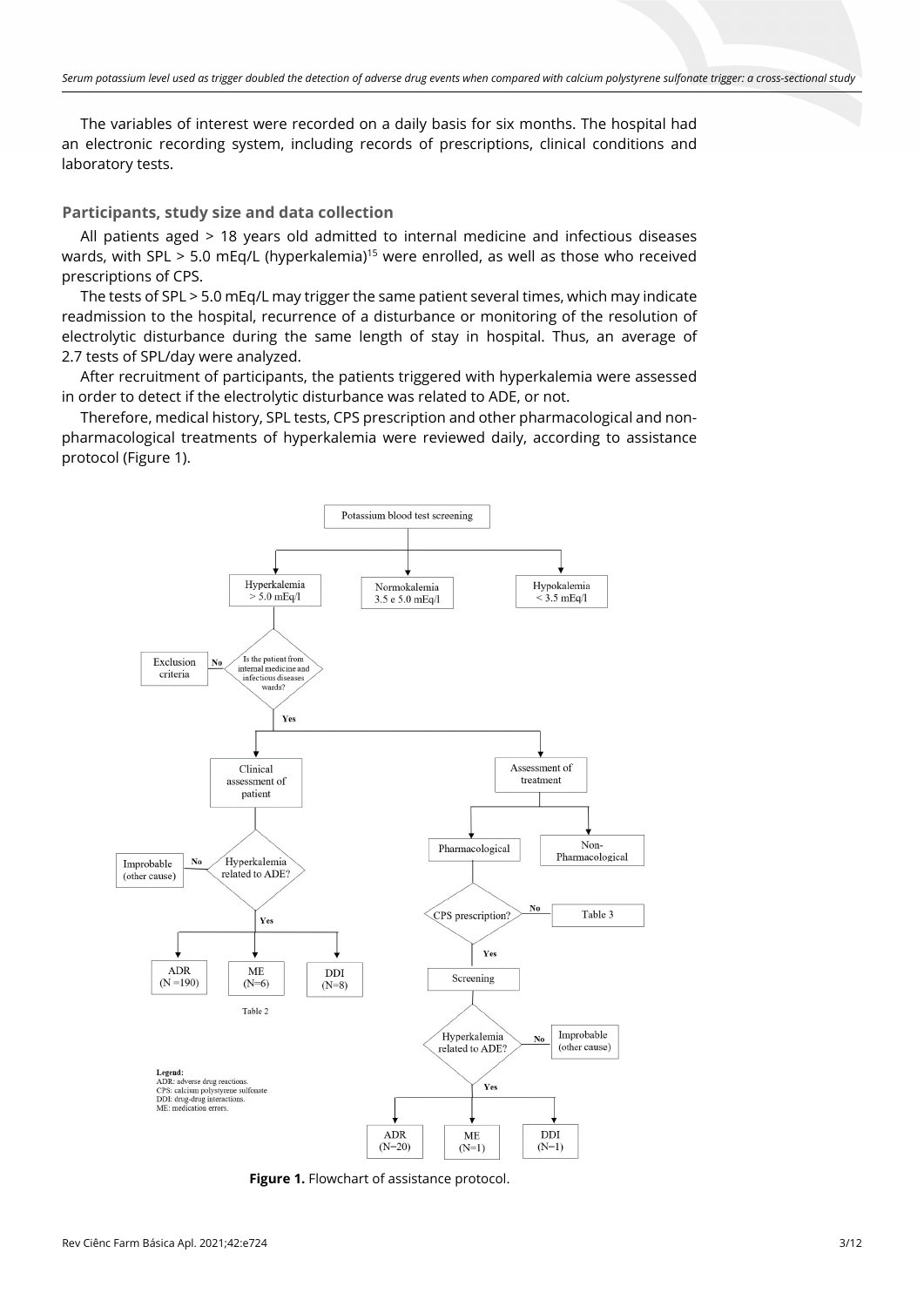Follow-up was performed to assess causal association and the clinical outcomes: hyperkalemia related to ADE [adverse drug reaction (ADR), therapeutic failure (TF), medication errors (ME) and drug-drug interactions (DDI)] (Figure 1); and the effectiveness of pharmacological and non-pharmacological treatments of hyperkalemia.

The parameters to monitor the effectiveness of the treatment of hyperkalemia included SPL tests that showed normokalemia (3.5 mEq/L to 5.0 mEq/L) or mild hyperkalemia without clinical relevance (5.1 mEq/L to 5.5 mEq/L). SPL < 3.5mEq/L were also analyzed to identify possible poisoning or hypersensitivity to the pharmacotherapy prescribed for managing the electrolytic disturbance (Figure 1).

## **Variables, data sources and measurements**

Patients with hyperkalemia related to ADE were the primary outcome. Secondary outcomes consisted of quantity of SPL tests >5mEq/L, number of CPS prescriptions related to hyperkalemia due to ADE, and the evidence of parameters of effectiveness of pharmacological and non-pharmacological treatments of hyperkalemia.

The patients triggered by SPL tests >5mEq/L and CPS prescriptions were tracked for detecting ADE. Thus, demographic characteristics, clinical conditions and pharmacotherapies prescribed were assessed (Table 1).

| Table 1. Variables analyzed, data sources, and measurement. |  |  |
|-------------------------------------------------------------|--|--|
|-------------------------------------------------------------|--|--|

| <b>Variables</b>                                                | Data sources/measurement                                                                                                                                                                                            |  |  |  |  |
|-----------------------------------------------------------------|---------------------------------------------------------------------------------------------------------------------------------------------------------------------------------------------------------------------|--|--|--|--|
| Clinical conditions                                             | Morbidity and comorbidities described in patient record charts                                                                                                                                                      |  |  |  |  |
|                                                                 | Older people and adults                                                                                                                                                                                             |  |  |  |  |
| Age                                                             | Patients 60 years or older were considered elderly                                                                                                                                                                  |  |  |  |  |
| Polypharmacy                                                    | 4 or more drugs, according to the World Health Organization <sup>22</sup>                                                                                                                                           |  |  |  |  |
| Hyperkalemia                                                    | Mild (5.1 mEq/L< $x$ < 5.5 mEq/L), moderade (5.6 mEq/L < $x$ < 6.0 mEq/L)<br>and serious (>6.0 mEq/L) <sup>15</sup>                                                                                                 |  |  |  |  |
| Trigger 1: Serum                                                | Normokalemia (3.5 mEq/L to 5,0 mEq/L), hyperkalemia (> 5.0 mEq/L) and                                                                                                                                               |  |  |  |  |
| potassium level                                                 | hypokalemia (< 3.5 mEq/L)                                                                                                                                                                                           |  |  |  |  |
| Trigger 2: calcium                                              |                                                                                                                                                                                                                     |  |  |  |  |
| polystyrene sulfonate                                           | Calcium polystyrene sulfonate prescription                                                                                                                                                                          |  |  |  |  |
| prescription                                                    |                                                                                                                                                                                                                     |  |  |  |  |
| Treatments                                                      | Pharmacological and non-pharmacological                                                                                                                                                                             |  |  |  |  |
| Pharmacological                                                 | Drugs and combined pharmacotherapy prescribed for management of<br>hyperkalemia, including calcium polystyrene sulfonate prescription                                                                               |  |  |  |  |
| Non-pharmacological                                             | Withdrawal of suspect drug, low-potassium diet, administration of fluids<br>and hemodialysis                                                                                                                        |  |  |  |  |
| Primary outcome                                                 | Drug-induced hyperkalemia                                                                                                                                                                                           |  |  |  |  |
| Hyperkalemia related to<br><b>ADE</b>                           | Definite, probable or possible adverse drug reaction (ADR)<br>ADR: any noxious, unintended, or undesired effect of a drug occurring at<br>doses used in humans for prophylaxis, diagnosis, or therapy <sup>24</sup> |  |  |  |  |
| Hyperkalemia unrelated                                          | Improbable ADR                                                                                                                                                                                                      |  |  |  |  |
| to ADE                                                          | Confounding factors: morbidity, age, kidney impairment                                                                                                                                                              |  |  |  |  |
| Secondary outcome                                               | Adverse drug events and performance of treatment effectiveness                                                                                                                                                      |  |  |  |  |
| Evidence of parameters<br>of the effectiveness of<br>treatments | Normokalemia (3.5 mEq/L to 5.0 mEq/L) or mild hyperkalemia without<br>clinical relevance (5.1 mEq/L to 5.5 mEq/L).                                                                                                  |  |  |  |  |
| <b>Adverse drug events (ADE)</b>                                |                                                                                                                                                                                                                     |  |  |  |  |
| Adverse drug reaction                                           | WHO-UMC algorithm <sup>8,25</sup>                                                                                                                                                                                   |  |  |  |  |
| Drug-drug interaction                                           | Suggestive of poisoning by hyperkalemia treatment, detected by PBT<br>with serum potassium level < 3.5 mEq/L                                                                                                        |  |  |  |  |
| Therapeutic failure                                             | Treatments that did not archive normokalemia or mild hyperkalemia<br>without clinical relevance                                                                                                                     |  |  |  |  |
| <b>Medication errors</b>                                        | Off-label use, noncompliance of pharmacotherapy, drug-drug<br>interactions related to hyperkalemia <sup>26</sup>                                                                                                    |  |  |  |  |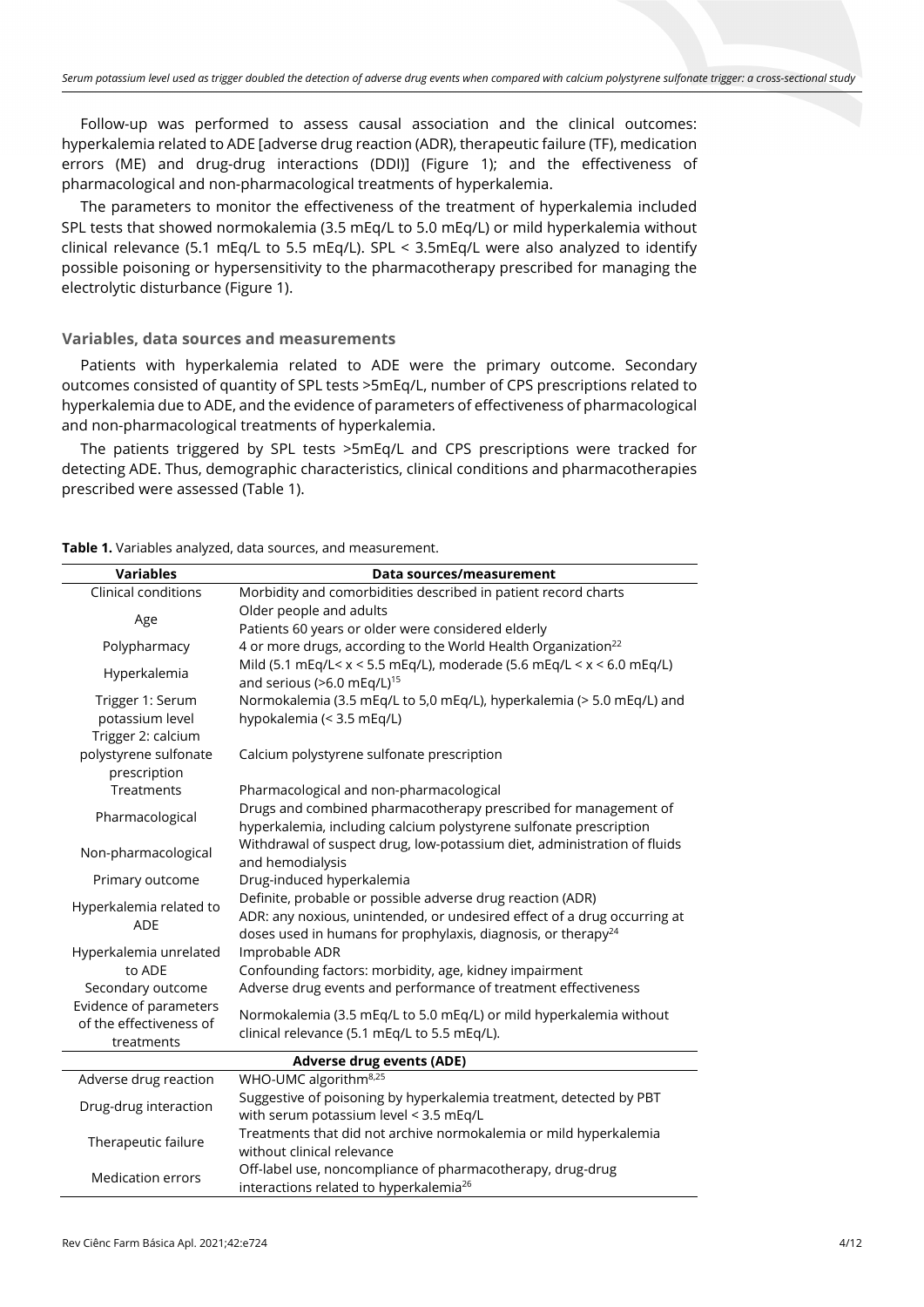The causality assessment was performed by using clinical judgment. The clinical pharmacist of the hospital supervised the researcher responsible for the imputation of ADE. The judge was a pharmacy undergraduate student who was previously trained to standardize the analysis of causal association. The training took into account the drugs often associated with hyperkalemia and the contributing factors related to health conditions, polypharmacy (to investigate drug-drug interaction) and off-label use (to investigate medication errors and therapeutic failure). Practical classes consisted of causality assessment, with analysis of fictitious ADRs to be imputed.

Positive predictive values (PPV) of CPS prescriptions and SPL > 5 mEq/L were calculated to compare performance of the triggers in detecting primary and secondary outcomes. Therefore, the formulas applied for calculations were:

a) Primary outcome

▪ hyperkalemia related to ADE:

*number of inpatients with hyperkalemia related to ADE in the period*  $PPV = \frac{number\theta}{P}$ <sup>*number of inpatients with hyperxatema retated to ADE thin*<br>number of inpatients tracked by the tool in the period</sup>

- b) Secondary outcomes
- **ADE detection:**

 $PPV =$  <u>mumber of ADE detected by the tool in the period</u> *number of timesthat thetool wastriggered inthe period* <sup>=</sup>

▪ Effectiveness of pharmacological and non-pharmacological treatment of hyperkalemia:

$$
PPV = \frac{number\ of\ in patients\ who\ received\ the treatment, with\ parameter\ of\ evidence\ of\ effectiveness}{total\ number\ of\ in patients\ that\ received\ the\ same\ treatment}
$$

# **Statistical methods**

A descriptive statistics analysis was performed for SPL tests; CPS prescriptions; demographic characteristics (i.e., sex and age); treatments, and ADE.

The Chi-square test was applied to assess association between sex, aging, polypharmacy and hyperkalemia related to ADE, and to verify whether there was statistically significance difference between the PPV of the triggers evaluated (serum potassium level > 5.0 mEq/L and CPS prescriptions) and type of treatment (pharmacological and non-pharmacological) to manage hyperkalemia related to ADE and hyperkalemia unrelated to ADE.

The odds ratio (OR) was calculated to assess whether sex, aging and polypharmacy were considered risk factors for the occurrence hyperkalemia related to ADE. The one-way ANOVA statistical test was applied to verify whether there was statistically significance difference between patients with hyperkalemia related to ADE or hyperkalemia unrelated to ADE, according to comorbidities and treatment to manage the electrolytic disturbance (pharmacological and non-pharmacological and non-treatment). In all statistical tests, significance was accepted when p-value < 0.05.

# **Research ethics committee**

This study was conducted in accordance with Declaration of Helsinki and was approved by the Ethics Committee of the Universidade Paulista (UNIP) and the Committee of Medical Record Review (protocol CAAE 00228918.8.0000.5512).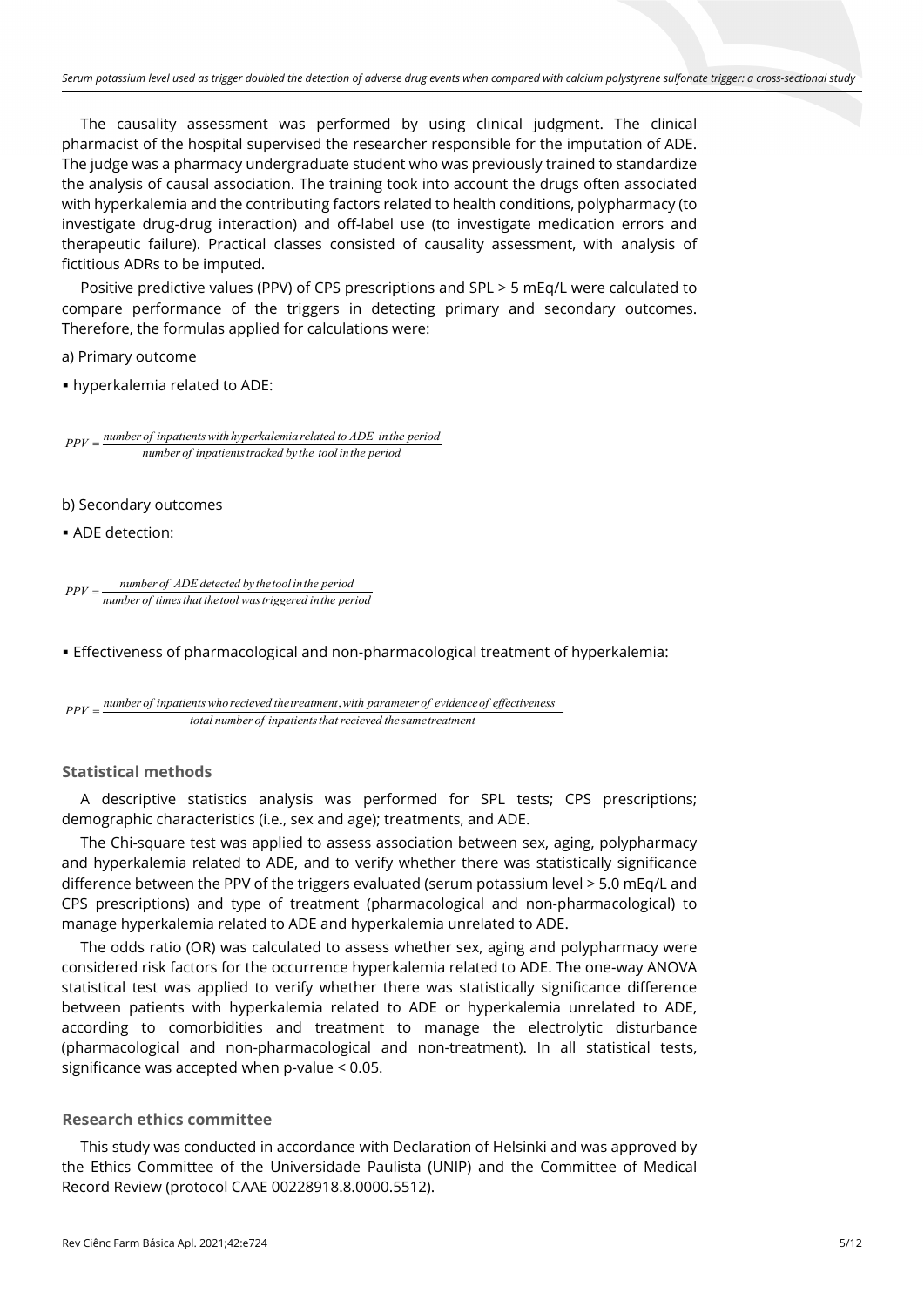# **RESULTS**

During this study, there were 2,259 hospital admissions of 2,045 patients in the internal medicine and infectious diseases wards.

In total, 2,466 tests of SPL were performed and 513 of these were triggered (> 5.0mEq/L). Considering the 513 tests triggered, 198 patients with hyperkalemia were tracked and 121 of them (61.1%) had at least one ADE (hyperkalemia related to ADE). While a patient was being monitored, an average of two to three SPL tests were conducted, which justified a higher number of tests than patients (Figure 2).



**Figure 2.** Flowchart of the screening and detection of hyperkalemia related to ADE among inpatients [n] hospitalized at internal medicine and infections wards.

From another perspective, 101 CPS prescriptions were identified and of these, 62 were prescribed for the management of hyperkalemia. This data corresponded to 35 patients triggered by CPS prescriptions, of whom 21 [60,0% (21/35)] developed hyperkalemia related to ADE (Figure 2).

Data showed that SPL > 5.0mEq/L increased the possibility of identifying patients with hyperkalemia (related to ADE and unrelated to ADE) by 5.7-fold (198/35), and the detection of patients with hyperkalemia related to ADE by 5.8-fold (121/21), when compared with CPS trigger (Figure 2).

Both tools to trigger patient with hyperkalemia related to ADE showed a similar performance, since PPV of SPL was 0.61 (121/198) and PPV of CPS was 0.60 (21/35). However, when we considered the quantity of SPL tests > 5.0mEq/L and the number of CPS prescriptions associated with hyperkalemia related to ADE, the SPL trigger was observed to double the efficiency of detection of ADE [PPV=0.40 (204 ADE/ 513 exams)], when compared with the CPS prescriptions [PPV= 0.21 (22 ADE /101 prescriptions)].These findings showed that the SPL trigger increased the detection of ADE by 9.3-fold (204/22) (190 ADR, six medication errors and eight drug-drug interactions) due to different options of pharmacological treatments, thus exceeding CPS.

Sex ( $p= 0.122$ ), polypharmacy ( $p= 0.545$ ) and aging ( $p= 0.447$ ) were not identified as risk factors for occurrence of hyperkalemia related to ADE. In addition, no statistically significant difference was observed between comorbidities (p=0.651), treatments prescribed for management of hyperkalemia (p=0.233) and performance of trigger tools (p=0.841) between patients with hyperkalemia related to ADE and patients with hyperkalemia unrelated to ADE.

Nineteen drugs related to the occurrence of hyperkalemia were identified, with the most frequent being: heparin, enalapril and, spironolactone (Table 2), since the most prevalent comorbidities were associated with metabolic and cardiovascular diseases.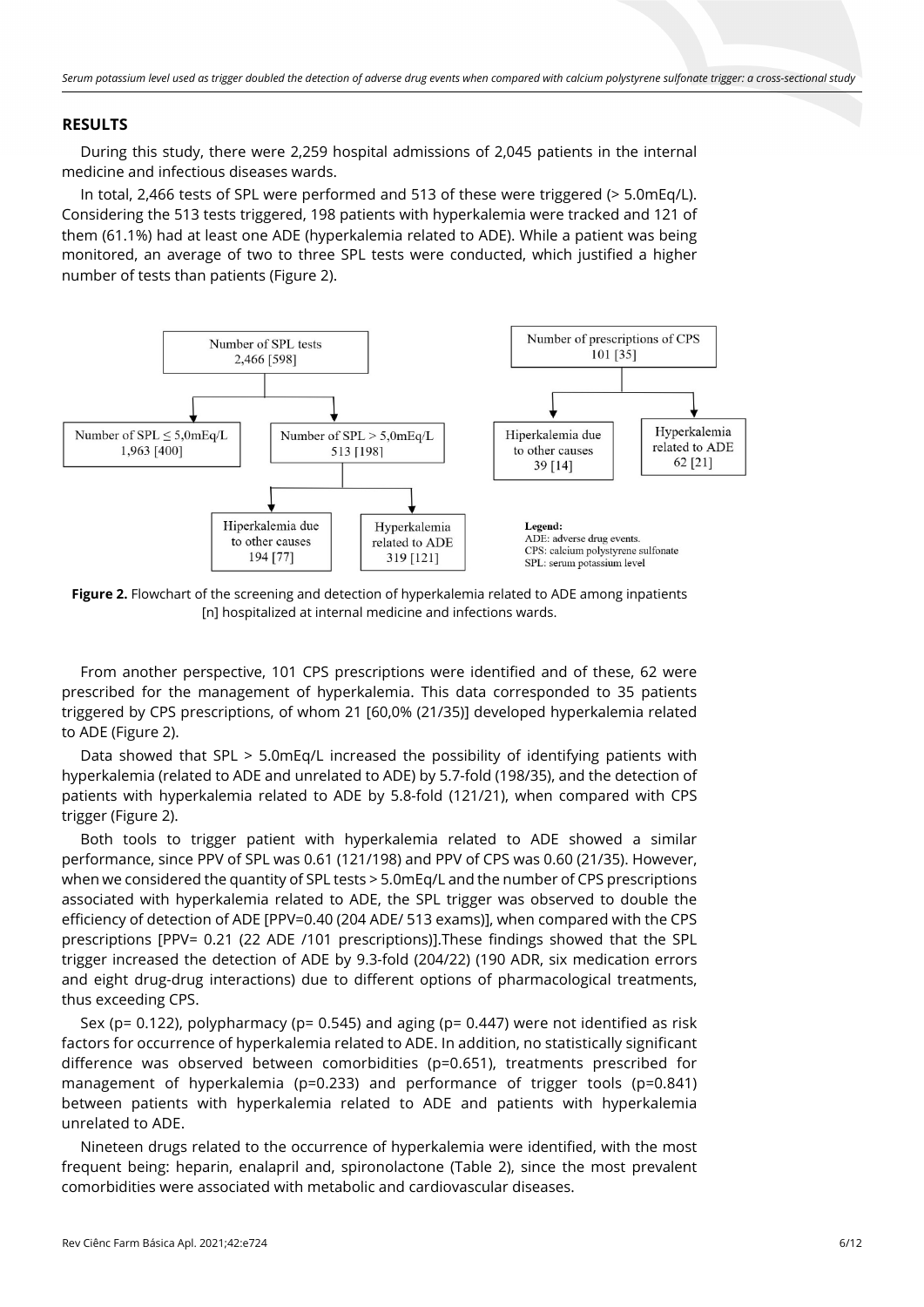| Table 2. Drugs and frequency of patients with adverse drug events (ADE) and adverse drug reactions    |
|-------------------------------------------------------------------------------------------------------|
| (ADR) detected by test of serum potassium level and calcium polystyrene sulfonate (CPS) prescription  |
| triggers according to Anatomical Therapeutic Chemical (ATC) classification system code, frequency and |
| type of ADE and causality of ADR.                                                                     |

| <b>ADE</b><br><b>ADR causality</b> |               |                 |                | МE               | <b>DDI</b>          | <b>Patients</b>          |                        |  |
|------------------------------------|---------------|-----------------|----------------|------------------|---------------------|--------------------------|------------------------|--|
| Drug (ATC)                         | N (%)         | N               |                | N                | N                   | N (%)                    |                        |  |
|                                    |               | <b>Definite</b> | Probable       | <b>Possible</b>  |                     |                          |                        |  |
| Heparin                            | 66            | $\mathsf 0$     | 13             | 52               | 1 <sup>a</sup>      | $\boldsymbol{0}$         | 65 <sup>a</sup> (32.8) |  |
| (B01AB01)                          | (32.4)        |                 |                |                  |                     |                          |                        |  |
| Enalapril<br>(C09AA02)             | 25<br>(12.3)  | $\mathsf 0$     | 11             | 11               | $\mathbf{2}$        | 1 <sup>a</sup>           | 24 <sup>a</sup> (12.1) |  |
| Spironolactone                     | 24            |                 |                |                  |                     |                          |                        |  |
| (C03DA01)                          | (11.8)        | 1               | 8              | 14               | $\mathsf{O}\xspace$ | 1 <sup>a</sup>           | 23 (11.6)              |  |
| Losartan                           |               |                 |                |                  |                     |                          |                        |  |
| (C09CA01)                          | 20 (9.8)      | 0               | 10             | 8                | 1                   | 1                        | 20 (10.1)              |  |
| Acid acetylsalicylic               | 14 (6.9)      | $\mathsf 0$     | $\overline{4}$ | 8                | $\mathsf{O}\xspace$ | $\overline{2}$           | 14(7.1)                |  |
| (B01AC06)                          |               |                 |                |                  |                     |                          |                        |  |
| Atenolol                           | 12 (5.9)      | $\mathsf 0$     | $\overline{2}$ | 10               | $\mathsf{O}\xspace$ | $\mathsf{O}\xspace$      | 12(6.1)                |  |
| (C07AB03)                          |               |                 |                |                  |                     |                          |                        |  |
| Potassium chloride                 | 9(4.4)        | 1               | 4              | $\overline{2}$   | 1 <sup>a</sup>      | 1 <sup>a</sup>           | 7(3.5)                 |  |
| (A12BA01)                          |               |                 |                |                  |                     |                          |                        |  |
| Carvedilol                         | 7(3.4)        | 1               | $\overline{2}$ | 3                | $\mathsf{O}\xspace$ | 1                        | 7(3.5)                 |  |
| (C07AG02)<br>Metoprolol            |               |                 |                |                  |                     |                          |                        |  |
| (C07AB02)                          | 6(2.9)        | $\mathsf 0$     | $\mathsf 0$    | 6                | $\mathsf{O}\xspace$ | $\mathsf 0$              | 6(3.0)                 |  |
| Propranolol                        |               |                 |                |                  |                     |                          |                        |  |
| (C07AA05)                          | 5(2.5)        | $\mathsf 0$     | $\overline{2}$ | $\mathbf{1}$     | 1                   | 1 <sup>a</sup>           | 4(2.0)                 |  |
| Captopril                          |               |                 |                |                  |                     |                          |                        |  |
| (C09AA01)                          | 4(2.0)        | $\mathsf 0$     | $\mathsf 0$    | $\overline{4}$   | 0                   | $\boldsymbol{0}$         | 4(2.0)                 |  |
| Potassium phosphate                | 3(1.5)        | $\mathsf 0$     | $\overline{2}$ | 1                | 0                   | $\boldsymbol{0}$         | 3(1.5)                 |  |
| (B05XA06)                          |               |                 |                |                  |                     |                          |                        |  |
| Saccharomyces                      |               |                 |                |                  |                     |                          |                        |  |
| boulardii                          | 2(1.0)        | $\mathsf 0$     | $\mathsf 0$    | $\overline{2}$   | $\mathsf 0$         | $\mathsf{O}\xspace$      | 2(1.0)                 |  |
| (A07FA02)                          |               |                 |                |                  |                     |                          |                        |  |
| Valsartan                          | 2(1.0)        | $\mathsf 0$     | $\mathsf 0$    | $\overline{2}$   | 0                   | $\boldsymbol{0}$         | 2(1.0)                 |  |
| (C09CA03)                          |               |                 |                |                  |                     |                          |                        |  |
| Codeine<br>(R05DA04)               | 1(0.5)        | $\mathsf 0$     | $\mathbf 0$    | $\mathbf{1}$     | 0                   | $\boldsymbol{0}$         | 1(0.5)                 |  |
| Supplement                         |               |                 |                |                  |                     |                          |                        |  |
| (A12)                              | 1(0.5)        | $\mathsf 0$     | 1              | $\boldsymbol{0}$ | $\mathsf 0$         | $\boldsymbol{0}$         | 1(0.5)                 |  |
| Vancomycin                         |               |                 |                |                  |                     |                          |                        |  |
| (J01XA01)                          | 1(0.5)        | $\mathsf 0$     | 1              | $\boldsymbol{0}$ | $\mathsf 0$         | $\mathsf 0$              | 1(0.5)                 |  |
| Prednisone                         |               |                 |                |                  |                     |                          |                        |  |
| (H02AB07)                          | 1(0.5)        | $\mathsf 0$     | $\mathsf 0$    | 1                | 0                   | $\mathsf 0$              | 1(0.5)                 |  |
| Ketoprofen                         | 1(0.5)        | $\mathbf 0$     | $\mathsf 0$    | $\mathbf{1}$     | 0                   | $\boldsymbol{0}$         | 1(0.5)                 |  |
| (M01AE03)                          |               |                 |                |                  |                     |                          |                        |  |
| <b>Detected by PBT</b>             | 204           | 3(1.5)          | 60 (29.4)      | 127              | 6                   | 8                        | 121 (100.0)            |  |
|                                    | (100.0)       |                 |                | (62.3)           | (2.9)               | (3, 9)                   |                        |  |
| <b>Detected by CPS</b>             | 22<br>(100.0) | 1(4.5)          | 7(31.8)        | 12 (54.5)        | 1<br>(4.5)          | 1 <sup>a</sup><br>(4, 5) | 21 (100.0)             |  |
| <b>TOTAL</b>                       | 204           | 3               | 60             | 127              | 6                   | 8                        | 121                    |  |

Abbreviations: ATC: Anatomical Therapeutic Chemical; ADE: adverse drug event; ADR: adverse drug reaction; ME: medication errors; DDI: drug-drug interactions; PBT: potassium blood test; CPS: calcium polystyrene sulfonate. <sup>a</sup> patient may develop drug-induced hyperkalemia associated with more than one ADE.

For the management of hyperkalemia, pharmacological treatment was the most common type applied. Furosemide and beta-agonist (fenoterol) + muscarinic antagonist (ipratropium) were more frequently prescribed than CPS and polarizing solution (Table 3), justifying the lower number of patients with ADE detected by CPS prescriptions when compared with SPL > 5.0 mEq/L.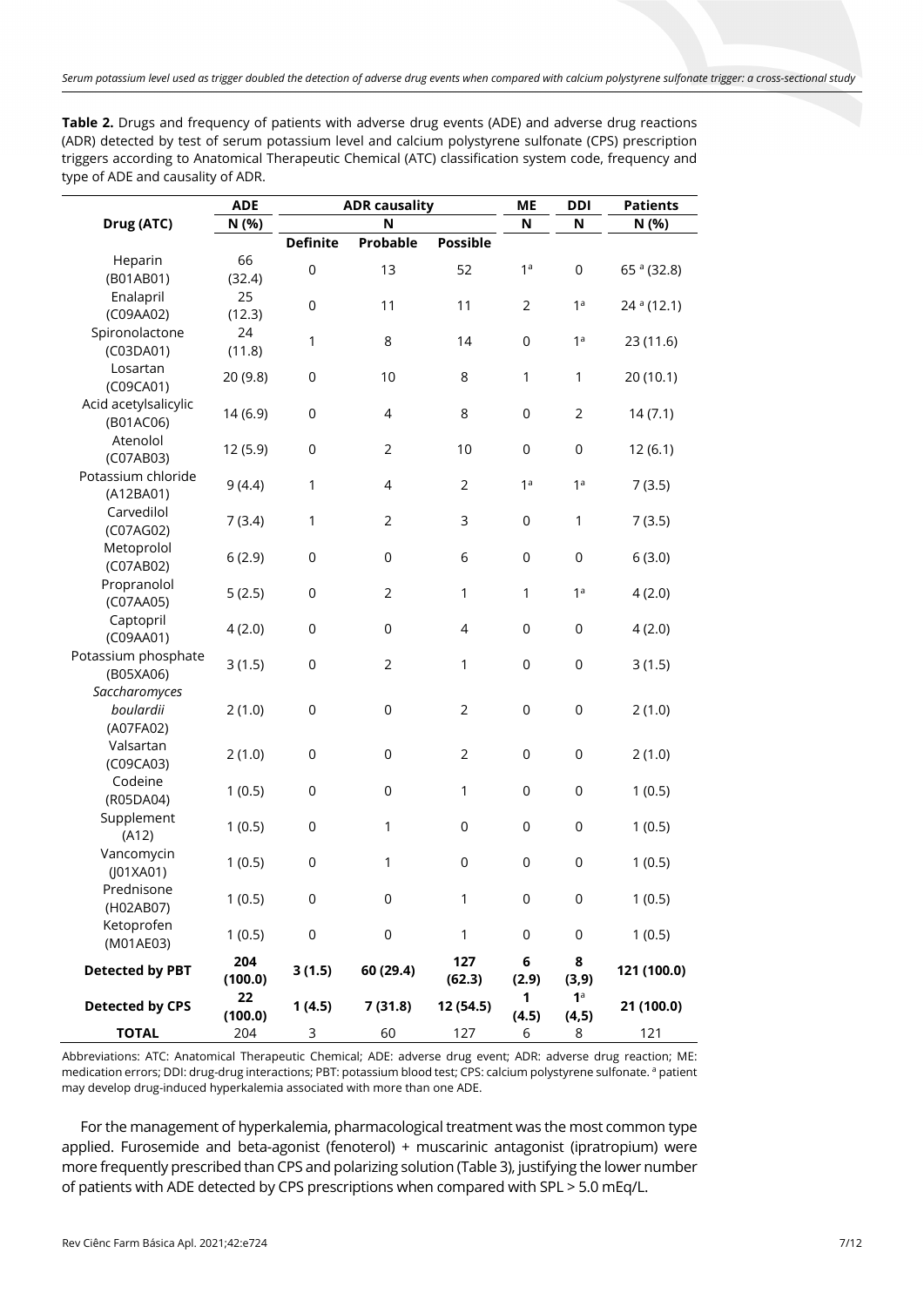**Table 3.** Frequency of patients (N) who received pharmacological and non-pharmacological treatment for hyperkalemia management, according to etiology of the electrolytic disturbance (drug-induced or non-drug-induced).

| <b>Treatment</b>                                                             | Drug-induced<br>hyperkalemia | Non-drug-<br>induced<br>hyperkalemia | <b>Therapy</b><br>Frequency | p-value |  |
|------------------------------------------------------------------------------|------------------------------|--------------------------------------|-----------------------------|---------|--|
| Pharmacological                                                              | N                            | N                                    | N                           |         |  |
| Furosemide (20 mg/2 mL) 20 mg<br>1x/day IV or 40 mg 3x/day Orally            | 31                           | 14                                   | 45                          |         |  |
| Fenoterol (5 mg/mL) + ipratropium<br>(0.25 mg/mL) 10 drops 4x/day<br>Aerosol | 27                           | 14                                   | 41                          |         |  |
| CPS 30g 3x/day Orally diluted in<br>100mL saline 0.9% or mannitol            | 21                           | 14                                   | 35                          | 0.055   |  |
| Polarizing solution 10UI/100 ml<br>saline 0.9% 3x/day                        | 20                           | 9                                    | 29                          |         |  |
| Calcium gluconate 10% 20 ml IV                                               | 16                           | 8                                    | 24                          |         |  |
| Sodium bicarbonate (8.4%) 3x/day IV                                          | 7                            | 3                                    | 10                          |         |  |
| Dose adjustment                                                              | 4                            | <b>NA</b>                            | 4                           |         |  |
| <b>Subtotal</b>                                                              | 126 (67.0)                   | 62 (33.0)                            | 188                         |         |  |
| <b>Absence of treatment</b>                                                  |                              |                                      |                             |         |  |
| No treatment                                                                 | 61                           | 47                                   | 108                         |         |  |
| <b>Subtotal</b>                                                              | 61(25.5)                     | 47 (37.3)                            | 108                         |         |  |
| Non-pharmacological                                                          |                              |                                      |                             |         |  |
| Withdrawal of suspicious drug                                                | 34                           | 4                                    | 38                          |         |  |
| Low potassium diet                                                           | 7                            | 8                                    | 15                          | 0.281   |  |
| Fluid administration                                                         | 10                           | 4                                    | 14                          |         |  |
| Hemodialysis                                                                 | 1                            | 1                                    | 2                           |         |  |
| <b>Subtotal</b>                                                              | 52 (21.8)                    | 17 (13.5)                            | 69                          |         |  |
| <b>TOTAL</b>                                                                 | 239 (100)                    | 126 (100)                            |                             |         |  |

Abbreviations: mg: milligrams; mL: milliliters; CPS: calcium polystyrene sulfonate; IV: intravenous; NA: not applicable. In total, 365 treatments were monitored since several patients received more than one prescription of pharmacological and/or non-pharmacological prescriptions (median of 1.8 treatment per patient).

Although furosemide was the drug of first choice in the hospital under study, according to the evidence of parameters effectiveness, its performance (PPV= 0.82) was lower in comparison with that of polarizing solution (PPV=0.93) (Table 4).

Among the 35 patients who received treatment by administration of CPS, only 25 achieved normokalemia or mild hyperkalemia without clinical relevance. Thus, the treatment with CPS was the less effective (PPV= 0.71) when compared with other options available (Table 4). In addition, one patient refused to take the CPS due to a complaint of constipation.

Follow-up and monitoring of hyperkalemia cases allowed the identification of 24 treatments for the management of hyperkalemia with inconclusive effectiveness, since there was no SPL test showing normokalemia. In two other cases, the treatment was discontinued before the parameters of effectiveness were achieved.

A hundred and eight patients did not receive any type of treatment for the management of hyperkalemia (Table 3). This finding explained the detection of another 100 patients with hyperkalemia related to ADE detected by SPL > 5.0 mEq/L and were undetected by the CPS trigger.

The non-pharmacological treatments of hyperkalemia corresponded to withdrawal of the suspect drug (55.1%), low-potassium diet, (21.7%), administration of fluids (20.3%), and hemodialysis (2.9%) (Table 3).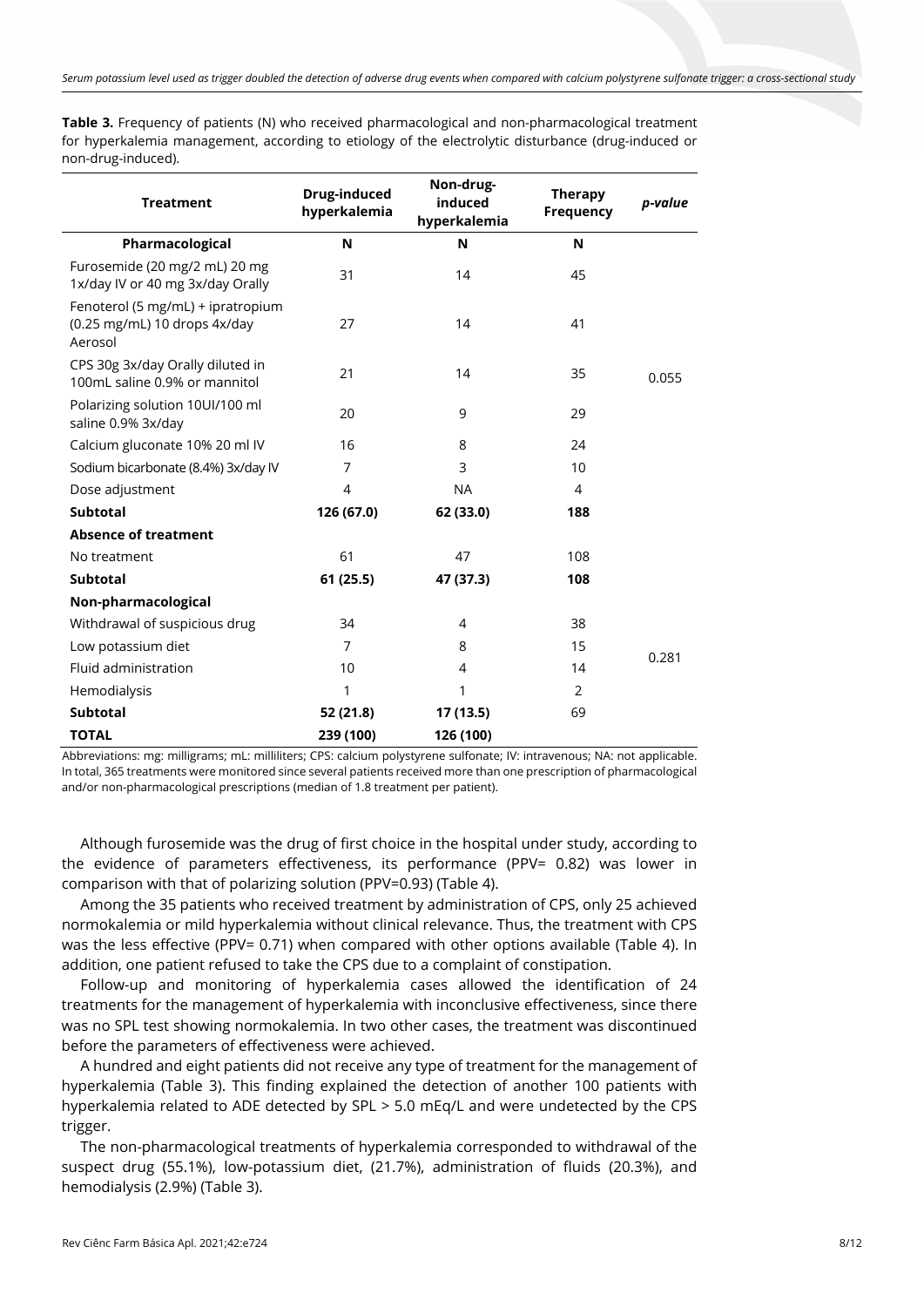| <b>Effectiveness</b>           |                                                                                     |                                                                                      |                                                                                      |            |  |  |
|--------------------------------|-------------------------------------------------------------------------------------|--------------------------------------------------------------------------------------|--------------------------------------------------------------------------------------|------------|--|--|
|                                | Frequency of effectiveness (%)                                                      | <b>Patient who</b><br>received<br>treatment (N) <sup>a</sup>                         | <b>Patient with</b><br>effective<br>treatment (N)<br>a                               | <b>PPV</b> |  |  |
|                                | Polarizing solution 10UI/100 ml<br>saline 0.9% 3x/day (93.1)                        | 29                                                                                   | 27                                                                                   | 0.93       |  |  |
|                                | Calcium gluconate 10%<br>20 ml IV (91.7)                                            | 24                                                                                   | 22                                                                                   | 0.92       |  |  |
|                                | Sodium bicarbonate (8.4%)<br>3x/day IV (90.0)                                       | 10                                                                                   | 09                                                                                   | 0.90       |  |  |
| Pharmacological<br>$(N=188)$ * | Fenoterol (5 mg/mL) +<br>ipratropium (0.25 mg/mL)<br>10 drops 4x/day Aerosol (85.4) | 41                                                                                   | 35                                                                                   | 0.85       |  |  |
|                                | Furosemide (20 mg/2 mL) 20 mg<br>1x/day IV or 40 mg 3x/day Orally<br>(82.2)         | 45                                                                                   | 37                                                                                   | 0.82       |  |  |
|                                | Dose Adjustment (75.0)                                                              | 08                                                                                   | 06                                                                                   | 0.75       |  |  |
|                                | CPS 30 g 3x/day Orally or diluted<br>in 100 mL saline 0.9% or mannitol<br>(71.4)    | 35                                                                                   | 25                                                                                   | 0.71       |  |  |
|                                | Hemodialysis (100.0)                                                                | 02                                                                                   | 02                                                                                   | 1.00       |  |  |
| Non-                           | Low potassium diet (86.7)                                                           | 15                                                                                   | 13                                                                                   | 0.87       |  |  |
| pharmacological<br>$(N=69)$    | Withdrawal of suspicious drug<br>(84.2)                                             | 38                                                                                   | 32                                                                                   | 0.84       |  |  |
|                                | Fluid administration (85.7)                                                         | 14                                                                                   | 12                                                                                   | 0.86       |  |  |
| <b>Total</b>                   | Total of patients who did not<br>receive any treatment (N=108)                      | <b>Total of</b><br>patients who<br>received at<br>least one<br>treatment<br>$(N=90)$ | <b>Total of</b><br>patients who<br>had<br>parameters of<br>effectiveness<br>$(N=52)$ | 0.58       |  |  |

**Table 4.** Predictive positive value (PPV) of the effectiveness of treatments (pharmacological and nonpharmacological) prescribed for management of hyperkalemia (drug-induced and non-drug-induced).

Abbreviations: UI: international unit; IV: intravenous; mg: milligrams; mL: milliliters; CPS: calcium polystyrene sulfonate; PPV: predictive positive value; IV: intravenous. <sup>a</sup> The same patient recruited received more than one treatment more than once.

Confounding factors (or alternative causes) associated with improbable ADE (66 triggers) were associated with the clinical condition of patients: diabetes mellitus (28 events), cardiovascular diseases (16 events), kidney impairment (15 events), respiratory disorders (five events), parasitic infection (one event), and neoplasia (one event). In addition, chronic obstructive pulmonary disease; congestive heart failure and Chagas disease; heart failure and acute myocardial infarct were also confounding factors with decrease in the causal imputation of probable (four events) and possible (14 events) events.

## **DISCUSSION**

The tests performed with SPL level > 5.0 mEq/L for screening patient hyperkalemia related to ADE are similar to those of the CPS trigger. However, our data suggested that the SPL test was more capable of detecting ADE and ME/DDI related to electrolytic disturbance, monitoring of the effectiveness of treatment for hyperkalemia, and prevention of the iatrogenic cascade. Therefore, SPL > 5.0 mEq/L may improve patient safety, risk management and communication of drugs.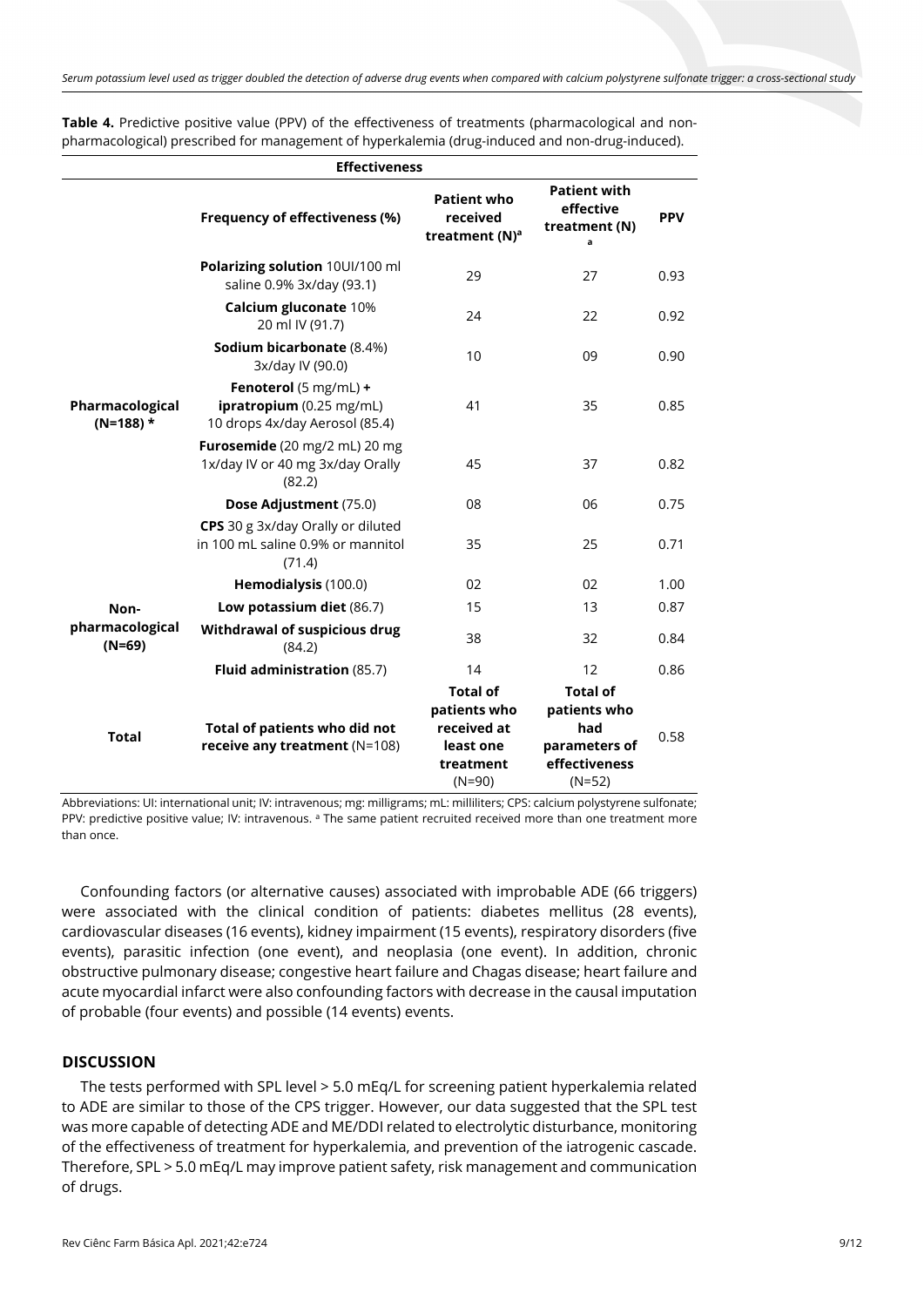There are no publications of randomized clinical trials about the treatment of hyperkalemia due to the ethical issues related to non-treatment of a potentially fatal condition<sup>16</sup>. This fact explains the lack of guidelines in the literature and the variability of treatments related to hyperkalemia<sup>12</sup>. Furthermore, there is no consensus about the definition of hyperkalemia<sup>17</sup>, although levels above 5.0 mmol/L are associated with increased mortality, and a serum potassium level higher than 5.5 mmol/L is generally accepted as the level that requires immediate intervention<sup>18</sup>.

Hence, the choices of hyperkalemia treatment will depend on the drugs standardized for use in the hospital, clinical experience of physicians and seriousness of patient. Furthermore, moderate or severe hyperkalemia has also been defined inconsistently in the literature<sup>19</sup>. Consequently, there is a scarcity of evidence of superiority of effectiveness and safety of all options for the management of hyperkalemia<sup>12</sup>.

In this setting, the CPS trigger contributes to under-reporting hyperkalemia related to ADE, since it is incapable of screening electrolytic disturbance related to medications errors, drugdrug interactions, and ADR of other drugs used. This finding corroborates our suggestion that SPL tests are triggers that have shown better performance.

Varallo et al. (2017) described the confounding factors associated with the impairment of trigger tool performance in screening of ADE, and observed the same clinical conditions we noted with regard to the CPS trigger $8$ . The authors highlight the relevance of healthcare professionals relative to recognizing the confounding factors that trigger detectors of high and low-specificity in the detection of ADE, such as SPL tests, in order to improve screening, contribute to patient safety, and to the risk management policies of health facilities.

Another advantage of the SPL trigger is the possibility of being able to monitor the effectiveness of treatments. Findings showed that the emergency physician care is effective for lowering potassium level to a safe but not necessarily a normal range<sup>16</sup>. Patients with inconclusive data about treatment effectiveness were identified, which can potentially be hazardous when associated with an underlying disorder that remains without treatment.

Nonetheless, the selection of pharmacological treatment for hyperkalemia should consider not only the effectiveness, but the potential occurrence of ADE<sup>17</sup>. Considering that the majority of patients with hyperkalemia related to ADE were treated with various pharmacological options, there is cascade iatrogenesis, since new drug prescriptions were issued to treat the undesirable effects of drugs<sup>20</sup>.

The management of ADE may include drug withdrawal, dose adjustments, the prescription of other pharmacological treatment<sup>21</sup>, hospitalization, and supportive or palliative care depending on its seriousness of the patient's condition. However, when an ADE is misinterpreted as a new clinical condition, an inappropriate prescribing cascade occurs<sup>20</sup>; that is, prescription of unnecessary pharmacotherapy, which can also be associated with worsening of the clinical condition. In this context, another advantage of SLP as a trigger in comparison with CPS prescriptions, is the possibility of identifying cases of cascade iatrogenesis since SLP may allow the withdrawal of the drug responsible for hyperkalemia or the proposal of risk management plans to prevent the electrolytic disturbance.

Furosemide, for instance, the first treatment option identified in this study, increases the elimination of potassium in urine, and is associated with a depletion of volume<sup>22</sup>. Therefore, furosemide should be used with caution in patients with renal impairment. Another example is polarizing solution that increases potassium uptake into muscle cells $^{22}$  and may lead to hypoglycemia<sup>17</sup>. Therefore, patient safety is also an important aspect to be considered in the selection of hyperkalemia pharmacotherapy, in order to prevent cascade iatrogenesis.

A disadvantage of screening for hyperkalemia related to ADE with the SPL trigger tool is its high sensitivity and moderate specificity that imply a greater demand for time to evaluate the cases identified. Nevertheless, improvement in patient safety as well as prevention of harm and possible death, overcome the issue of the time required for analysis.

The main limitation of this study was the sample size, considering that the internal medicine ward and infectious diseases ward have 30 beds. Patients in the intensive care unit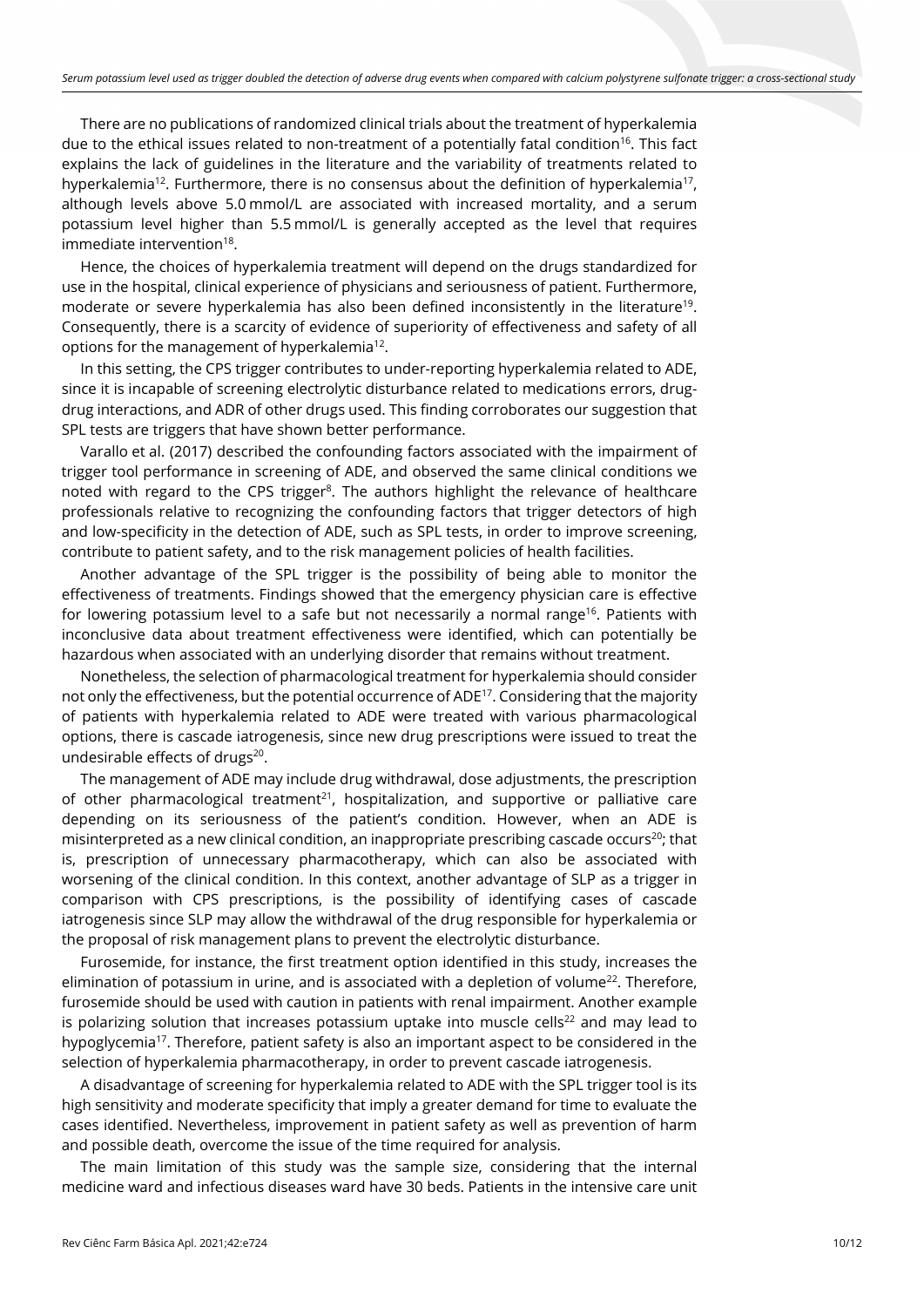were excluded, mainly due to confounding factors associated with induced hyperkalemia unrelated to ADE, such as kidney function and pathophysiological conditions<sup>23</sup>. Review of the charts of critical patients may underestimate the detection of ADE, since it impairs the assessment of causality. Furthermore, only seven pharmacological and four nonpharmacological treatments were assessed due to the characteristics of patients, wards evaluated and institutional guidelines. This fact highlights the importance of each hospital assessing the hyperkalemia treatment, as well the ADE screening and monitoring with use of the SPL trigger.

# **CONCLUSION**

Most cases of hyperkalemia triggered by SPL > 5.0mEq/L (61.1%) are related to at least one ADE. Despite the similar performance of the two triggers (PPV of SPL=0.61 and PPV of CPS= 0.60), the SPL trigger increased the number of patients tracked with hyperkalemia related to ADE by 5.8-fold, the detection of ADE by 9.3-fold, and doubled the performance in detecting drug-induced harm.

CPS was the third option of pharmacological treatment for the management of hyperkalemia and showed the worst effectiveness among the drug therapies prescribed. Moreover, patients with electrolytic disturbance could also be managed with nonpharmacological treatments or even without any treatment. Thus, the detection of druginduced hyperkalemia with use of the CPS trigger might be associated with under-reporting of cases.

## **ACKNOWLEDGMENTS**

The Authors thank the following financing agencies for their support: Programa Institucional de Bolsas de Iniciação Científica (PIBIC 2018; Funding Number: 45918) and The São Paulo Research Foundation – FAPESP (Funding Number 2018/07501-9). This study was financed in part by the Coordenação de Aperfeiçoamento de Pessoal de Nível Superior - Brasil (CAPES) – Finance Code 001.

## **REFERENCES**

- 1. Kohn LT, Corrigan JM, Donaldson MS. To err is human: building a safer health system. Washington DC: National Academy Press, 2000.
- 2. World Health Organization. The importance of pharmacovigilance. Safety monitoring of medicinal products. Geneva: World Health Organization; 2002.
- 3. Rozich JD, Haraden CR, Resar RK. Adverse drug event trigger tool: a practical methodology for measuring medication related harm. Qual Saf Health Care. 2003;12(3):194-200. [http://dx.doi.org/10.1136/qhc.12.3.194.](https://doi.org/10.1136/qhc.12.3.194) [PMid:12792009.](https://www.ncbi.nlm.nih.gov/entrez/query.fcgi?cmd=Retrieve&db=PubMed&list_uids=12792009&dopt=Abstract)
- 4. De Wet C, Bowie P. Screening electronic patient records to detect preventable harm: a trigger tool for primary care. Qual Prim Care. 2011;19(2):115-25. [PMid:21575334.](https://www.ncbi.nlm.nih.gov/entrez/query.fcgi?cmd=Retrieve&db=PubMed&list_uids=21575334&dopt=Abstract)
- 5. Resar RK, Rozich JD, Simmonds T, Haraden CR. A trigger tool to identify adverse events in the intensive care unit. Jt Comm J Qual Patient Saf. 2006;32(10):585-90. [http://dx.doi.org/10.1016/S1553-7250\(06\)32076-4.](https://doi.org/10.1016/S1553-7250(06)32076-4) [PMid:17066996.](https://www.ncbi.nlm.nih.gov/entrez/query.fcgi?cmd=Retrieve&db=PubMed&list_uids=17066996&dopt=Abstract)
- 6. Rozenfeld S, et al. Adverse effects from drugs in a public hospital: pilot study. Rev Saude Publica. 2009;43(5):887-90. [http://dx.doi.org/10.1590/S0034-89102009005000051.](https://doi.org/10.1590/S0034-89102009005000051) [PMid:19738995.](https://www.ncbi.nlm.nih.gov/entrez/query.fcgi?cmd=Retrieve&db=PubMed&list_uids=19738995&dopt=Abstract)
- 7. Classen DC, Resar R, Griffin F, Federico F, Frankel T, Kimmel N, Whittington JC, Frankel A, Seger A, James BC. 'Global trigger tool' shows that adverse events in hospitals maybe ten times greater than previously measured. Health Aff (Millwood). 2011;30(4):581-9. [http://dx.doi.org/10.1377/hlthaff.2011.0190.](https://doi.org/10.1377/hlthaff.2011.0190) [PMid:21471476.](https://www.ncbi.nlm.nih.gov/entrez/query.fcgi?cmd=Retrieve&db=PubMed&list_uids=21471476&dopt=Abstract)
- 8. Varallo FR, Dagli-Hernandez C, Pagotto C, de Nadai TR, Herdeiro MT, Carvalho Mastroianni P. Confounding variables and the performance of triggers in detecting unreported adverse drug reactions. Clin Ther. 2017;39(4):686-96[. http://dx.doi.org/10.1016/j.clinthera.2016.11.005.](https://doi.org/10.1016/j.clinthera.2016.11.005) [PMid:27913030.](https://www.ncbi.nlm.nih.gov/entrez/query.fcgi?cmd=Retrieve&db=PubMed&list_uids=27913030&dopt=Abstract)